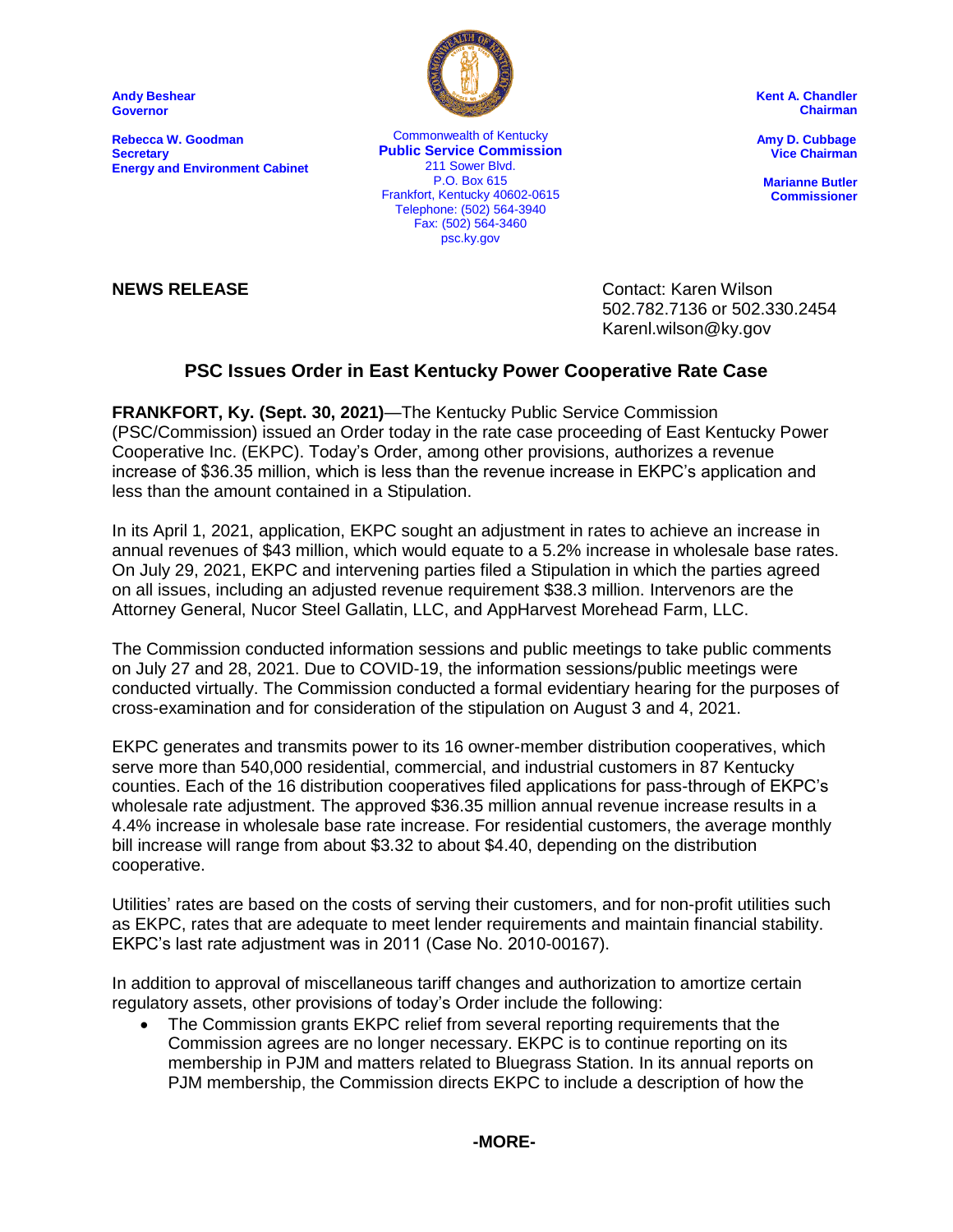benefits and costs of PJM membership compare to if EKPC were not a member to ensure EKPC and its owner-members are receiving net benefits.

 EKPC is to continue evaluating appropriate demand side management (DSM) programs that will minimize the need for more expensive supply side resources. EKPC's current DSM programs include weatherization assistance, energy efficiency incentives, and rebates for certain energy-efficient products and equipment. The cost recovery for these programs is through base rates.

Today's Order (Case No.2021-00103), the EKPC application, the pass-through rate applications and the Orders (Case Nos. 2021-00104 through 2021-00119) for the distribution cooperatives, and related documents are available on the PSC website, psc.ky.gov. A list of cooperatives and estimated rate impacts is attached.

The PSC is an independent agency attached for administrative purposes to the Energy and Environment Cabinet. It regulates more than 1,100 gas, water, sewer, electric and telecommunication utilities operating in Kentucky.

**-END-**